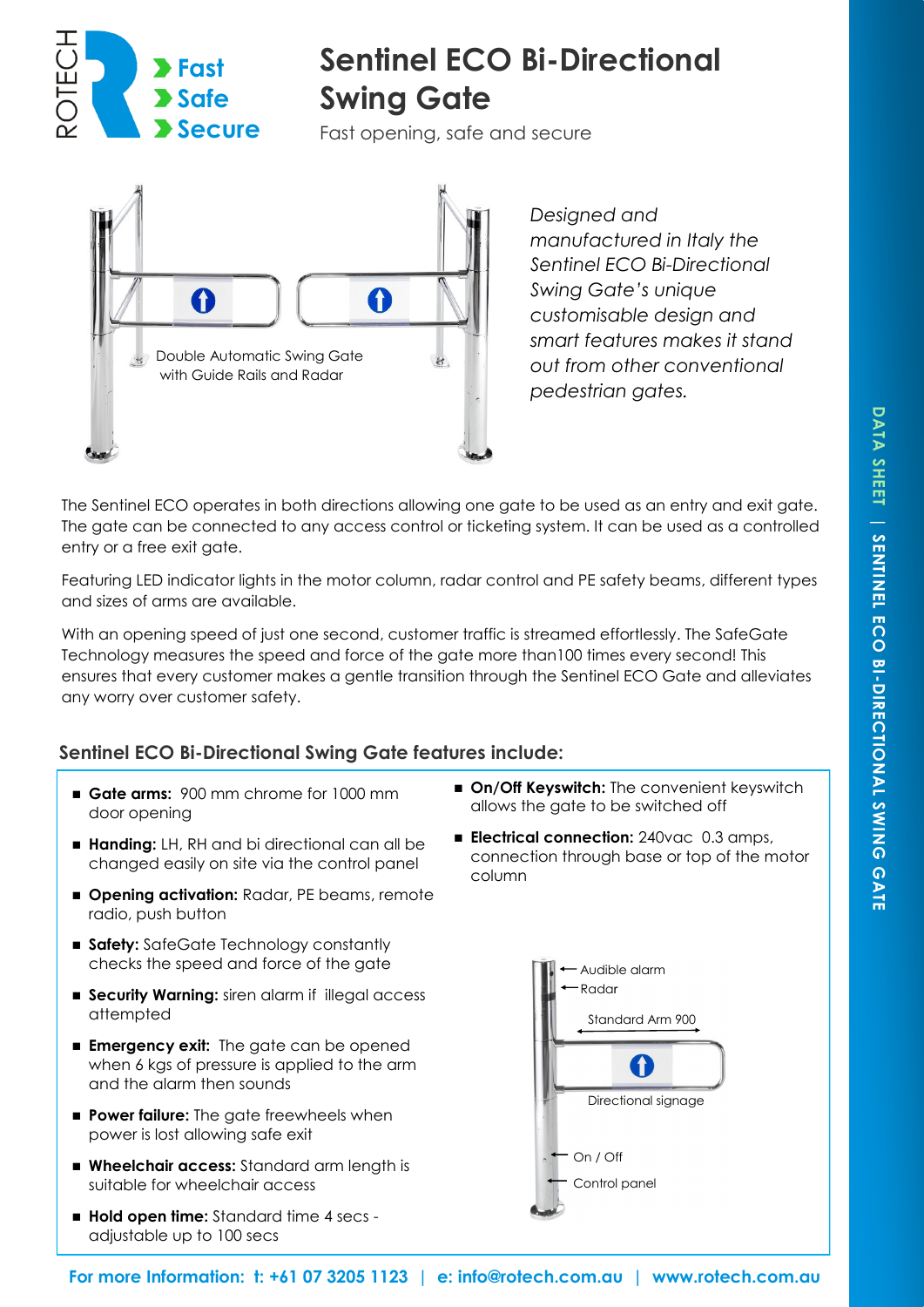## **Sentinel ECO Accessories**



**Radar:** the most common activation is by a radar mounted at the top of the motor column. This covers an arc of 180° for up to 3 metres. Useful for pedestrians approaching the gate from different directions.

**Roof mounted radar:** can be used where it is not possible to mount the radar on the motor. It can cover a large area and be adjusted to screen out moving doors or people walking across the gate opening.



**Photocell or PE beam:** can be used to open the gate where other moving objects are close by that may trigger a radar e.g. automatic door or trolley bay. Can be used in tandem gate systems to prevent someone exiting through the entry gate.



**Remote control:** allows the gate to be operated remotely from behind a reception desk or by security personnel.

# **Common Barrier Rail layouts**

All Sentinel ECO swing gates can be supplied as right hand or left hand in either single or double gate format. Barrier rails are 40 mm diameter and are supplied in 1200 mm lengths which can be cut to size on site. Additional posts and rails can also be supplied to suit any application.



**Posts** The posts are 50 mm in diameter x 1120 mm high. All posts and rails are mirror finish chrome plate.



## **Handing Arms and Signage**



**For more Information: t: +61 07 3205 1123 | e: info@rotech.com.au | www.rotech.com.au**